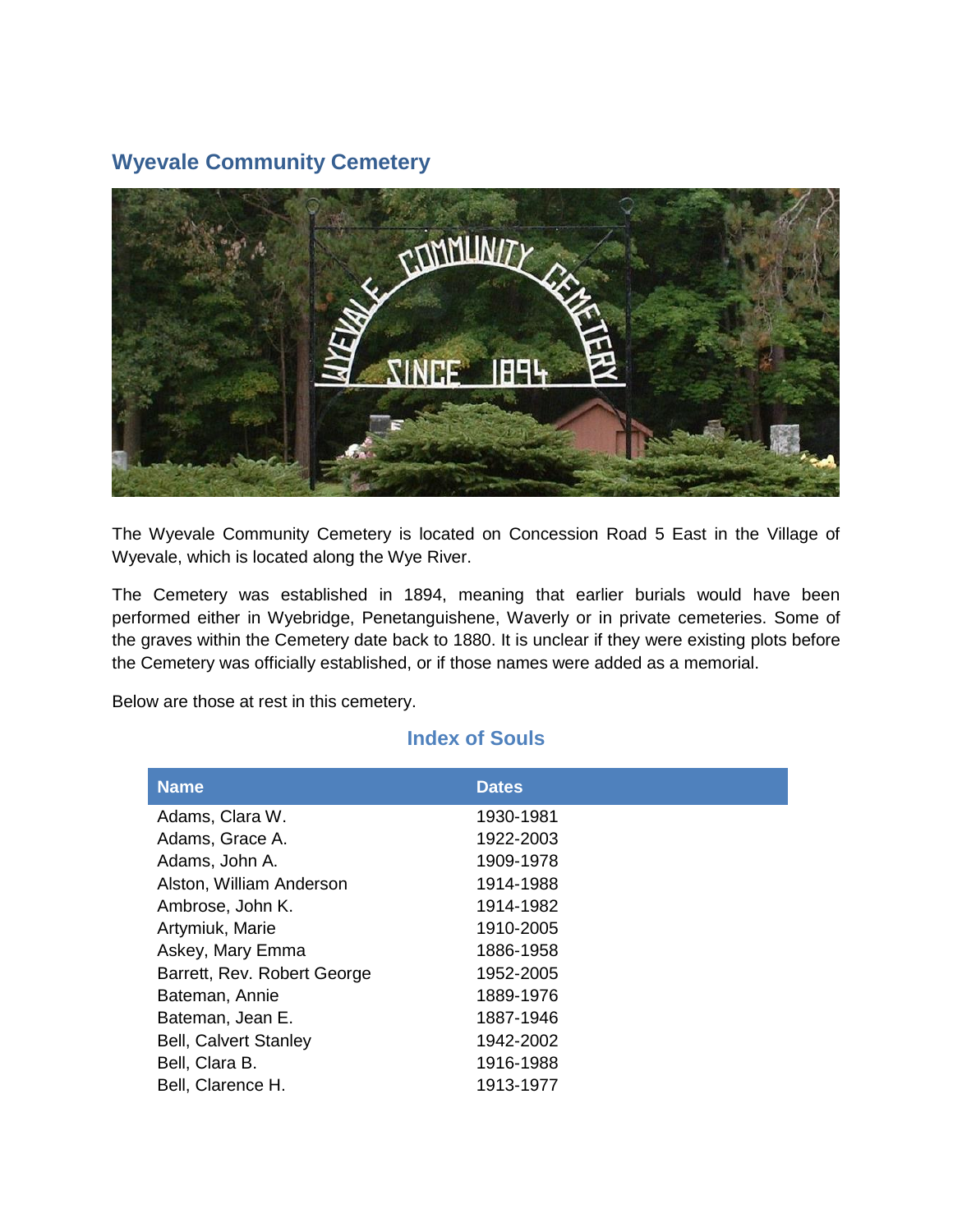Bell, Eva M. d. 1916 Bell, Henry Andrew 1880-1942 Bell, Mell H. 1911-1980 Bell, Violet 1909-1967 Bennett, Margaret E. 1923-1997 Billett, Vera M. 1916-1990 Bishopric, Ellen Allison 1836-1929 Bishopric, Ellen C. 1873-1955 Bishopric, Frank 1863-1928 Bishopric, John 1832-1918 Bissett, James 1906-1979 Black, Muriel Arlene 1938-1946 Black, William gilbert d. 1968 Black, William L. 1948-2010 Black, Wm. Earl 1918-1964 Blackmere, Edith L. 1902-2001 Blackmere, Edna L. 1914-1985 Blackstock, Joseph H. 1887-1917 Blackstock, Maud L. 1896-1917 Blow, Cecil W. 1917-1999 Blow, Elwood E. 1924-1997 Blow, Greta C. 1922-2004 Blow, Wallace A. 1920-1998 Bold, Irene 1923-2007 Bowden, William 1908-1956 Braiden, Mary 1869-1951 Braiden, Robert 1876-1947 Braithwaite, Percy 1905-1974 Brock, Agnes d. 1933 Brock, Alberta May 1880-1945 Brock, Doris A. 1926-1974 Brock, Gordon 1910-1992 Brock, Issac 1871-1934 Brock, James H. 1844-1925 Brock, James Walter 1884-1933 Brock, Marion L. 1918-2005 Brock, Mildred L. d. 1914 Brock, Norman H. 1920-1960 Brock, Ruth 1887-1979 Brock, Stanley Walter 1912-1950 Bronson, Emma 1867-1935 Bronson, Mary C. 1854-1939 Brothers, Florence W. 1888-1966 Brothers, Joan M. 1919-1994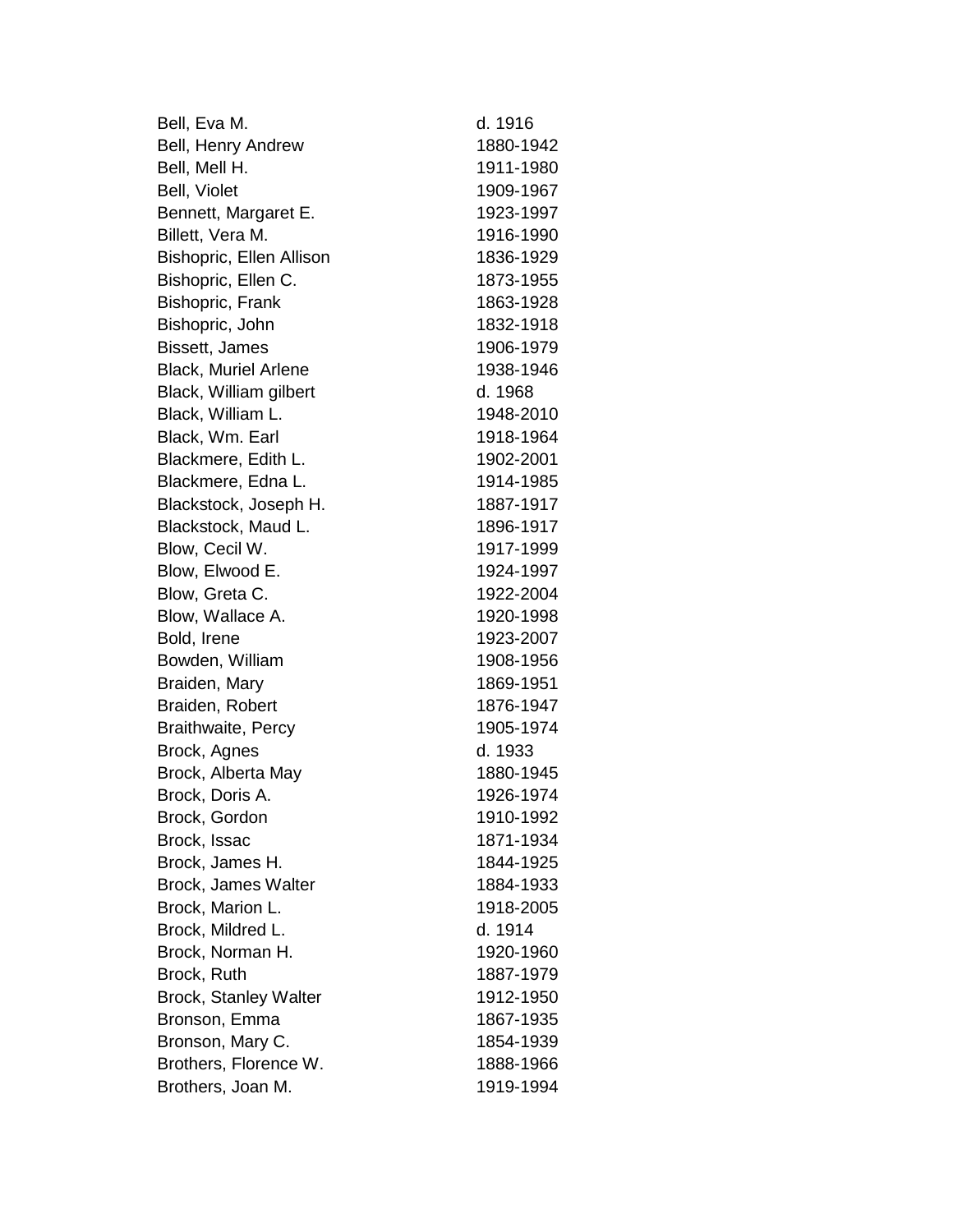Brown, Annie 1886-1955 Brown, Doris E. 1933-2015 Brown, Earle 1910-1931 Brown, James A. 1876-1925 Brown, James M. 1916-1993 Brown, John 1914-1959 Brown, John 1847-1915 Brown, John C. 1901-1985 Brown, M. Maria 1859-1951 Brown, Mary M. 1878-1921 Brown, Mary M. 1887-1971 Brown, Robert C. 1930-2008 Brown, Wilbert 1919-1938 Brunett, G. Murray 1913-1999 Buchanan, Anne M. 1930-1995 Buckberrough, R. Eric 1920-2007 Bumstead, Archibald 1900-1990 Bumstead, Debrah B. d. 1956 Bumstead, Douglas Archibald 1924-2010 Bumstead, Glen Bradley 1936-2013 Bumstead, Harold Everett 1931-2004 Bumstead, Kenneth R.J. 1927-1959 Burgess, Frances R. 1929-1974 Burling, Gertrude 1907-1955 Burling, Telfer J. 1902-1982 Burling, Vera E. 1928-2011 Burns, Annie Cecelia 1918-1995 Burns, Dale A. 1916-1975 Burns, Donald James 1914-1976 Burns, William Alfred 1911-1997 Burrison, Lorna E. 1929-2011 Burson, Marjorie R. 1922-2003 Burson, Rose Edith 1890-1983 Caldwell, Clayton A. 1938-2005 Cameron, Jean-Louise 1899-1991 Cameron, Ruth Beatrice d. 1978 Campbell, James Edgar 1894-1989 Campbell, R. Edgar 1921-2004 Cameron, Alexander 1856-1905 Capling, J. Cyril 1910-1976 Caston, Arlene L. 1936-1960 Caston, Clarence 1912-1970 Caston, David 1918-2006 Caston, David B. 1851-1927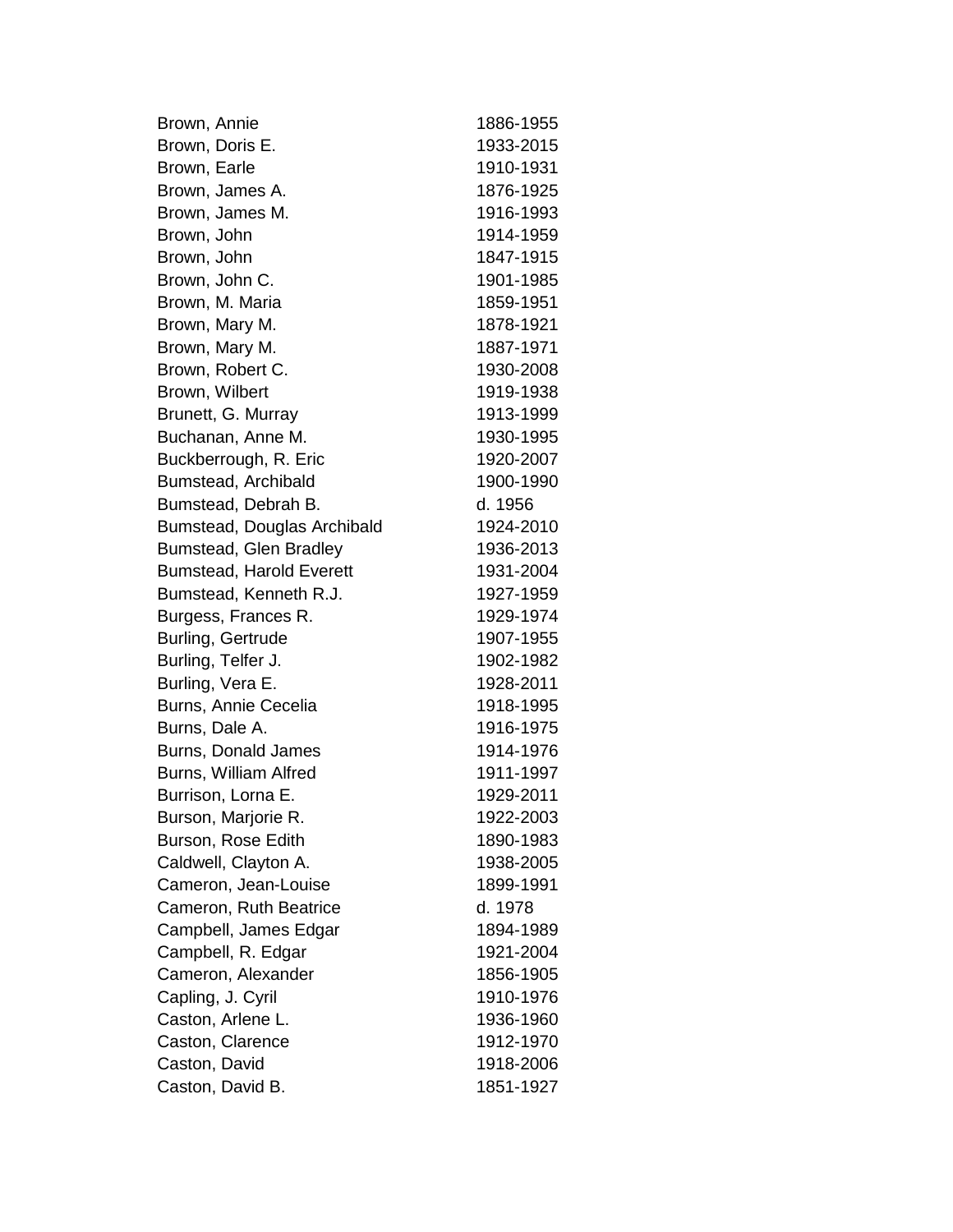| Caston, David B.             | 1882-1969 |
|------------------------------|-----------|
| Caston, David Brian          | 1941-1950 |
| Caston, David Gerald         | 1976-1996 |
| Caston, Frank A.             | 1915-1985 |
| Caston, John A.              | 1935-2011 |
| Caston, Leslie Ann           | 1928-1999 |
| Caston, Lorne                | 1927-2014 |
| Caston, Marmaduke Allan      | 1920-2011 |
| Caston, Mary F.              | 1919-1992 |
| Caston, Muriel               | 1909-2006 |
| Caston, William W.           | 1893-1947 |
| Caswell, Nancy J.            | 1957-2005 |
| Chaplin, Valerie             | 1933-2008 |
| Clemence, Mary Jane          | 1852-1931 |
| Clute, Alfred M.             | 1884-1965 |
| Clute, Alfretta M.           | 1882-1977 |
| Clute, Francis John          | 1909-2015 |
| Clute, Mabel V.              | 1914-2012 |
| Clute, Peter                 | 1840-1921 |
| Clute, Peter                 | 1844-1918 |
| Clute, Peter H.              | 1918-1988 |
| Clute, Russell L.            | 1915-1975 |
| Clute, Vera                  | 1905-1989 |
| Clute, William               | d. 1914   |
| Clute, William A.            | 1917-1989 |
| Clute, William Herbert       | 1871-1949 |
| Coutts, Helene Gertrude      | 1920-1960 |
| Craig, Austin Brock          | 1907-1978 |
| Craig, Barbra Ann            | d. 1948   |
| Craig, Robert Harry          | d. 1945   |
| Craig, Robert John           | 1868-1942 |
| Craig, Robert Max            | d. 1914   |
| Crawford, Austin             | 1918-1988 |
| Crawley, Edna M.             | 1926-2010 |
| Creamer, June Marilyn        | 1932-2005 |
| Cruise, Gertrude             | 1903-1984 |
| Cumberland, Edgar G.         | 1876-1946 |
| Dale, Christina Jane         | 1930-1996 |
| Dale, William F.             | 1926-1998 |
| Davies, Peter J.             | 1926-1988 |
| DeJonge, Barbara Lynne       | 1946-2015 |
| Deltor, John A.              | 1942-2014 |
| Dickie, James E.             | 1909-1987 |
| Donoghue, Kathleen Elizabeth | 1908-1989 |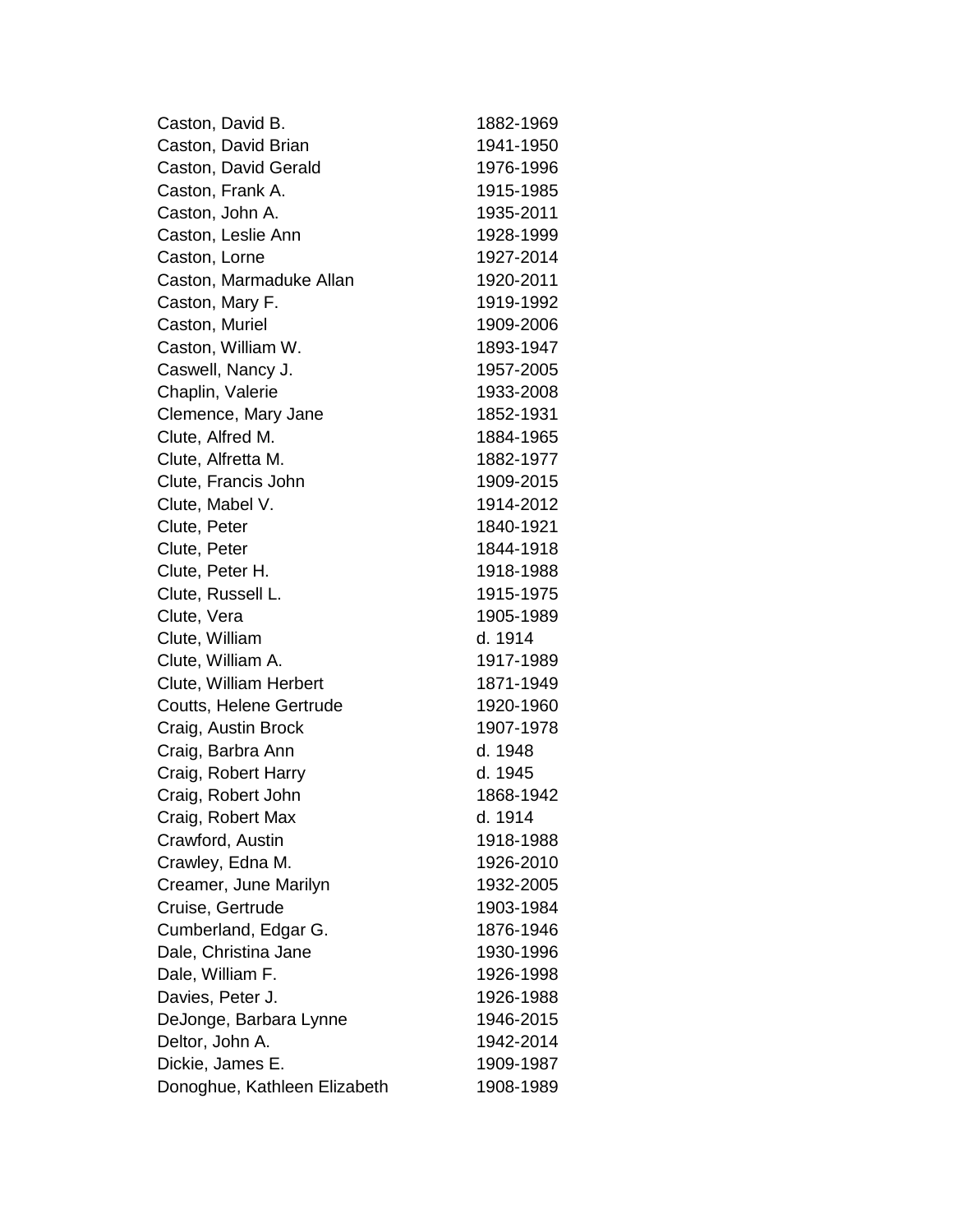| Dorsey, C.F.                 | 1884-1940 |
|------------------------------|-----------|
| Downer, Audrey E.            | 1918-1992 |
| Downing, Ethel A.            | 1911-2003 |
| Dragoman, June               | 1918-1993 |
| Dunsford, Arthur             | 1905-1988 |
| Dunsford, Becky              | 1912-2010 |
| Dzwin, Ivan Karl             | 1902-1995 |
| Edward, Douglas              | 1918-1973 |
| Edwards, Joseph H.           | 1880-1947 |
| Elsom, Mabel                 | 1895-1992 |
| Embleton, Allan L.           | 1879-1945 |
| Embleton, Bessie I.          | 1889-1970 |
| Fiddiam, Sarah               | d. 1924   |
| Firth, George H.             | 1844-1917 |
| FitzPatrick, James C.        | 1928-2002 |
| FitzPatrick, Keiron J.       | 1964-2009 |
| FitzPatrick, Margaret D.     | 1931-2015 |
| Forbes, Margaret             | 1834-1906 |
| Forbes, Rachel               | 1832-1930 |
| Fordham, Rose                | 1915-1990 |
| Forsyth, A. Margaret         | 1894-1994 |
| French, Marvin M.            | 1940-1974 |
| French, Melville             | 1912-1996 |
| French, Ross                 | 1942-1965 |
| French, Sharron Ann          | 1949-2005 |
| Gadsby, A. Douglas           | 1939-2011 |
| Gagnon, Ryan W.              | 1992-2015 |
| Galliford, Frederick Richard | 1939-2005 |
| Gardener, Iva M.M.           | 1907-1970 |
| Garzoni, Mary Frances        | 1923-2007 |
| Genier, Clifford             | 1929-1993 |
| Giffen, Layne Yvonne         | d. 2013   |
| Goldsmith, William           | 1895-1980 |
| Gonda, Elizabeth             | d. 1985   |
| Gordon, Elizabeth H.         | 1909-1989 |
| Gordon, M. Jean              | 1913-1994 |
| Gould, Clara                 | d. 1940   |
| Gould, Howard L.             | 1898-1976 |
| Graham, Jean                 | 1882-1956 |
| Graham, Kenneth              | 1890-1962 |
| Graham, William              | 1907-2003 |
| Gratrix, May                 | 1888-1974 |
| Greaves, Kenneth W.          | 1933-2011 |
| Guest, Audrey L.             | 1885-1954 |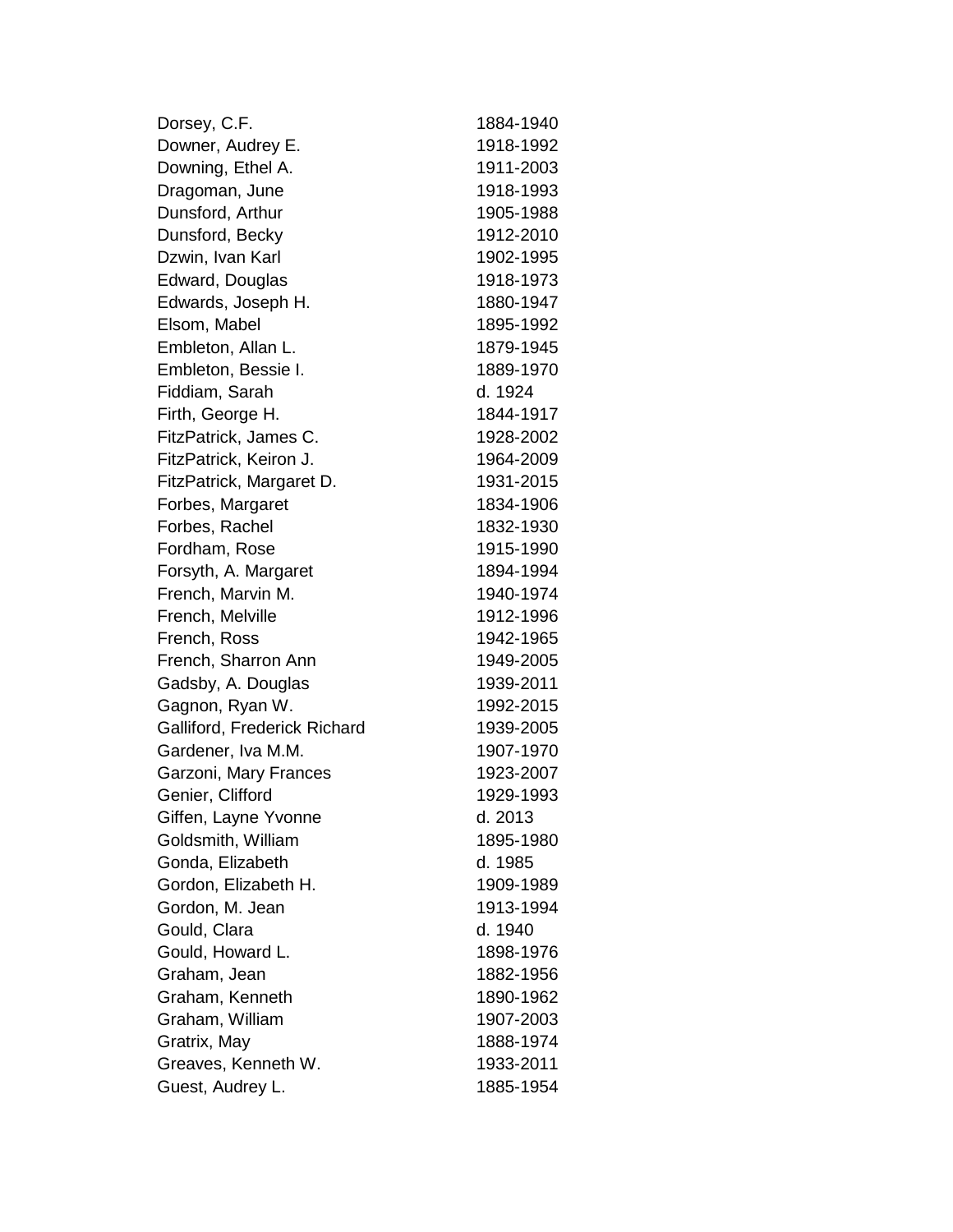| Halama, Alois          | 1910-1994 |
|------------------------|-----------|
| Halama, Gertrud        | 1912-2007 |
| Hales, Leonard B.      | 1908-1994 |
| Hall                   | d. 1938   |
| Hall, Alfred           | d. 1896   |
| Hall, Alice            | d. 1910   |
| Hall, Ashley R.        | d. 1992   |
| Hall, Charles F.       | 1906-1967 |
| Hall, Francis E.       | 1871-1954 |
| Hall, Grant H.         | 1914-1998 |
| Hall, Ilene            | 1946-1947 |
| Hall, James Rae        | 1890-1970 |
| Hall, Laura E.         | 1904-1971 |
| Hall, Louis W.         | 1936-2003 |
| Hall, Muriel E.        | 1930-2005 |
| Hall, Victor C.        | 1912-2006 |
| Hall, Wilfred E.       | 1916-1992 |
| Hall, William G.       | 1904-1966 |
| Hall, William H.       | 1873-1959 |
| Hall-Moore, Verna Jean | 1928-2008 |
| Hamelin, Shirley A.    | 1947-1995 |
| Hamilton, Letitia      | 1838-1912 |
| Harman, Evelyn R.      | 1880-1934 |
| Harman, George         | 1906-1978 |
| Harman, George         | 1840-1916 |
| Harman, Hannah E.      | 1845-1922 |
| Harman, Ross           | 1920-1982 |
| Harman, Wallace        | 1923-1987 |
| Harper, J. George      | 1934-1990 |
| Harron, Doreen H.      | 1918-1990 |
| Hartman, Peter Douglas | d. 1995   |
| Harvey, H. Daniel      | 1919-1992 |
| Hayward, Roy A.        | 1927-1987 |
| Henderson, Paula Marie | d. 1964   |
| Henry, Cynthia J.      | 1962-2016 |
| Herbert, Emily         | 1879-1927 |
| Herbert, Walter        | 1892-1928 |
| Hewer, C. Lillian      | 1919-1996 |
| Hewer, Clayton T.      | 1915-1989 |
| Hill, Douglas H.       | 1918-1975 |
| Hill, Frederick J.     | 1879-1957 |
| Hill, Kenneth Richard  | 1933-1992 |
| Hill, Ruth E.          | 1919-2005 |
| Hill, Walter R.        | 1908-1950 |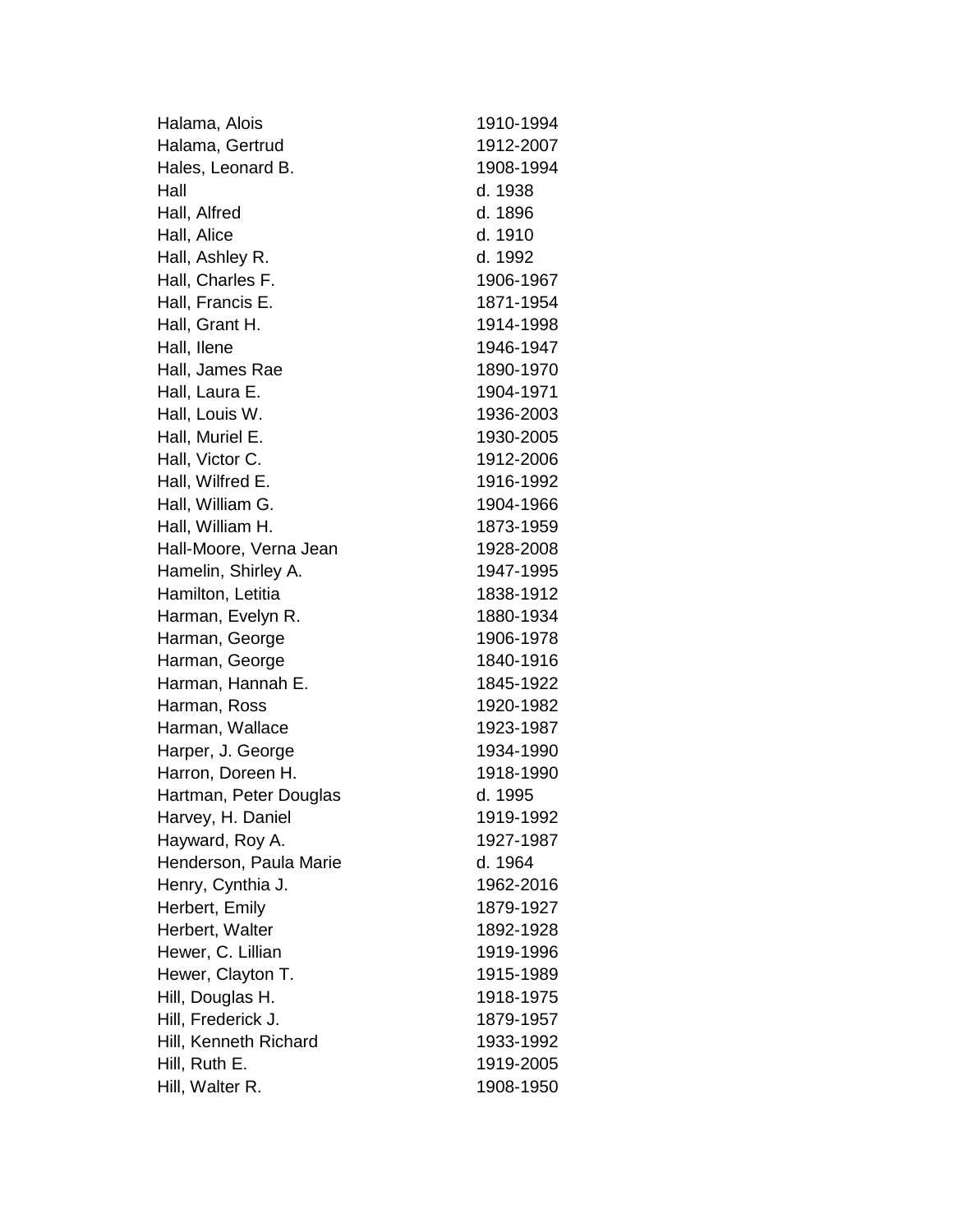Hocken, Velma 1914-1996 Hodgins, Norman H. 1882-1944 Hollister, Jane 1857-1930 Hope, Andrew 1853-1929 Hope, Edith 1887-1923 Hope, James 1882-1959 Hope, Mary A. 1895-1958 Hopkins, Jean 1925-2008 Hopkins, Joyce 1926-2010 Hoskin, Ellen 1906-1986 Hoskin, William J. 1888-1962 Houden, James M. 1929-1944 Howe, Esther A.E. 1909-1997 Howe, George 1883-1951 Howe, Gersham 1911-1993 Howell, Audrey C. 1923-2015 Howson, Walter 1925-2000 Hughes, William C. 1918-1977 Hussey, Betty M.G. 1932-2015 Hussey, Warren L. 1937-2012 Hyland, don 1923-2006 Hyland, Gwynneth 1925-2010 Inman, Margaret E. 1922-2002 Jackson, Norma June 1939-2005 Jackson, William Unknown Jacobs, Reginald H. 1925-2014 Jamieson, Elnetta E. 1918-2003 Johnston, Amy Marie 1968-2002 Johnston, Jack Wesley 1923-2007 Johnston, Margaret E. 1886-1970 Jones, Annie M. 1875-1934 Jones, Betty M. 1917-1993 Jones, Charles R. 1926-1994 Jones, Clayton Orlando 1937-1997 Jones, D.E. Jane 1925-1995 Jones, E. Winnifred 1910-1997 Jones, Eva 1899-1945 Jones, James Herbert 1868-1960 Jordon, George Henry d. 1905 Jordon, Velma d. 1932 Kaus, Yvonne H. 1918-1997 Kennedy, Thelma M. 1919-2007 Kirkup, R. Cecil 1912-1986 Knight, Donald G. 1925-2008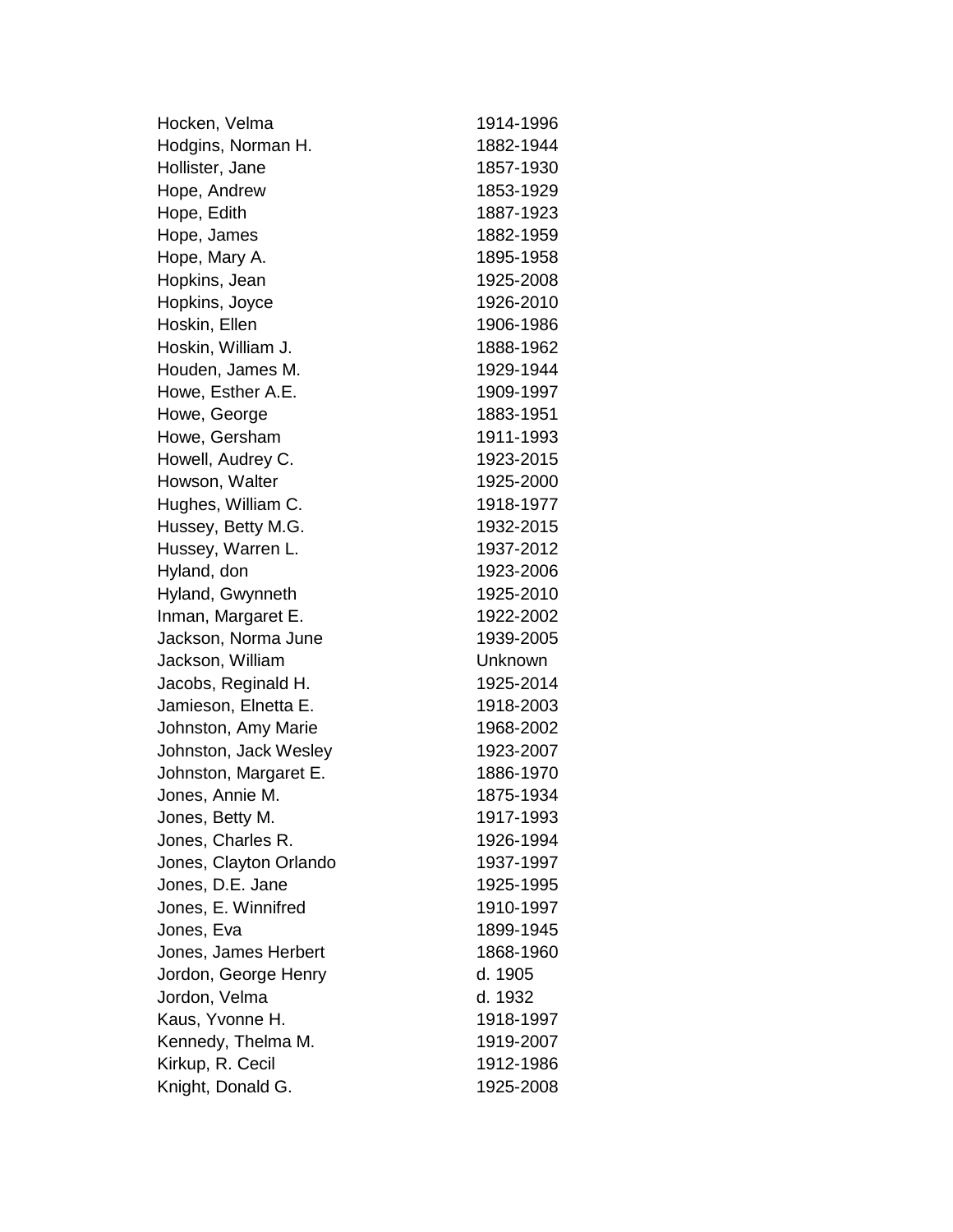Lapham, Herbert William 1923-1991 Large, Aletta Bessie 1922-1995 Large, Ben S. 1915-1995 Large, Charles B. 1920-2009 Large, Iva L. 1906-1982 Large, James Andrew 1918-1995 Large, Kristine 1964-2011 Large, Larry Charles 1946-1964 Large, Peter Allen 1947-1960 Large, Rita E. 1910-1999 Large, William A. 1882-1960 LeGrassicke, John M. 1926-2007 Lemyre, Pamela Loretta Anne 1941-1991 Leonard, Gordon 1947-2012 Leonard, Hilly Hekman 1922-1991 Leonard, Margaret J. 1840-1912 Leonard, Milton 1923-2004 Leroux, Georgina 1888-1974 Levack, Earl Richard 1964-2012 Levack, Norman Henry 1928-2004 Libonati, Brunetta M. 1925-2013 Lindsay Bertha E.G. 1922-2002 Lindsay, Rev. G. Warden 1916-1969 Livingstone, Flora 1882-1964 Lunnie, Robert M. 1906-1982 Lyons, Samuel d. 1907 Lyons, Samuel 1876-1970 Lyons, Stanley G. 1908-1998 MacDonald, Charles 1868-1933 MacDonald, Edith 1907-1979 MacDonald, Ruth M. 1905-1977 Madill, Henry P. 1844-1921 Manary, Margaret 1893-1984 Manley, Matilda 1846-1920 Manning, Elizabeth A. 1878-1949 Marcellus, Agnes M. 1928-2003 Marcellus, Alan William 1964-1995 Marcellus, Cecil B. 1900-1958 Marcellus, Clare D. 1890-1982 Marcellus, Delacy 1851-1933 Marcellus, Elwood C. 1919-1987 Marcellus, F. Walter 1889-1967 Marcellus, James M. 1882-1971 Marcellus, M. Ethel 1883-1979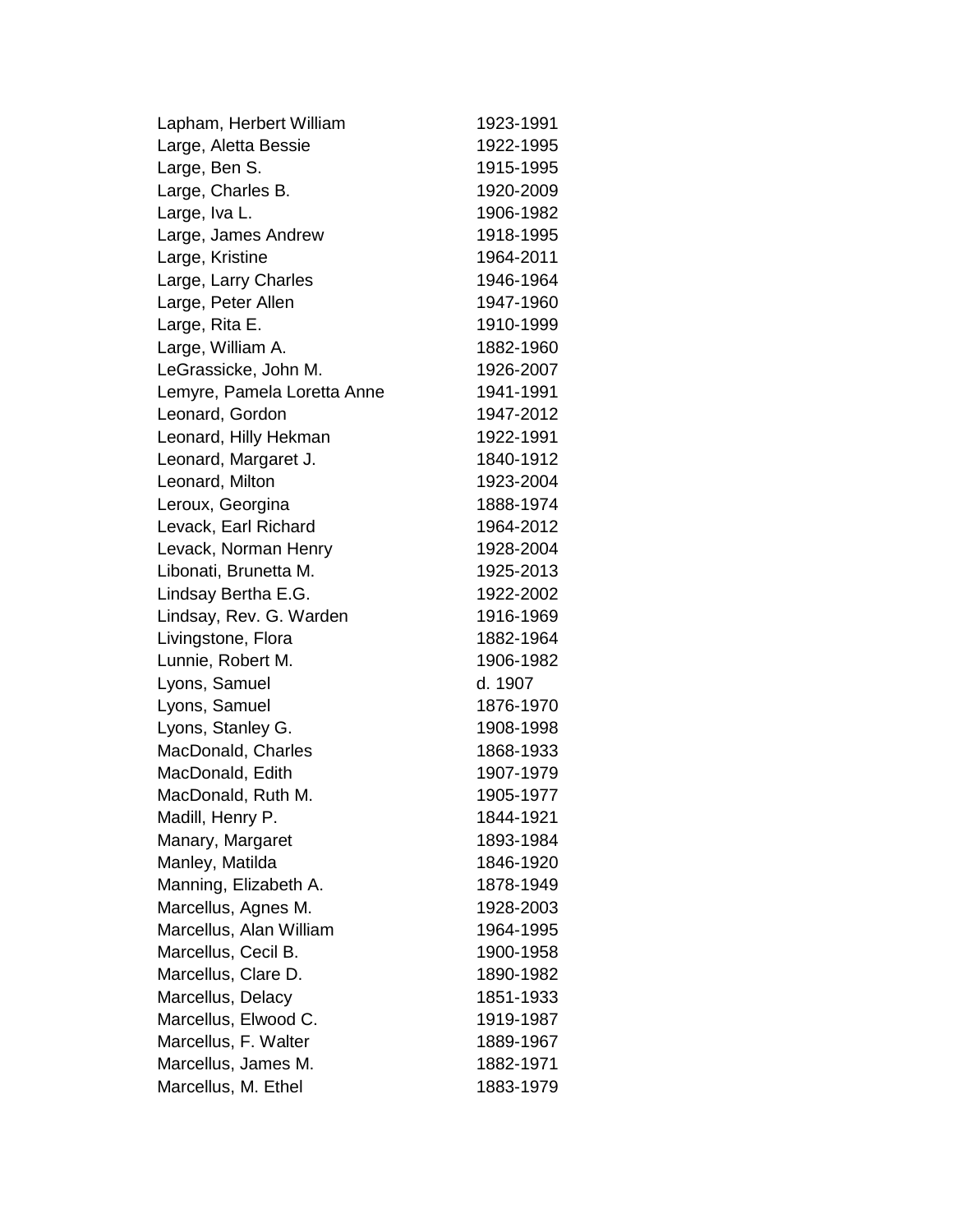| Marcellus, Margaret       | d. 1921   |
|---------------------------|-----------|
| Marcellus, Morley H.      | 1932-2008 |
| Marcellus, William B.     | 1893-1913 |
| Marcellus, William Howard | 1894-1982 |
| Marcellus, Wm. Henry      | 1861-1921 |
| Marshall, George E.       | 1907-1983 |
| Marshall, Wesley G.       | 1939-2010 |
| Martin, May Isobel        | 1907-1988 |
| Masters, John W.          | 1885-1972 |
| McBrien, Mark Edward      | 1960-1992 |
| McBrien, Stewart Leonard  | 1935-1995 |
| McCall, Donald            | 1832-1912 |
| McCall, Mary Jane         | 1839-1920 |
| McCallum, Muriel          | 1886-1933 |
| McCowley, Margaret R.     | 1904-1988 |
| McCoy, Marion A.          | 1942-2010 |
| McDonald, Alex            | 1904-1905 |
| McDonald, Angus           | 1898-1918 |
| McDonald, Donald          | 1920-1954 |
| McDonald, Ellen           | 1865-1950 |
| McDonald, John            | 1853-1941 |
| McDonald, Mary            | 1894-1978 |
| McDougall, Marion E.      | 1914-1985 |
| McFadden, Algie E.        | 1912-1988 |
| McHoull, Wm. Walter       | 1910-1986 |
| McKanday, George Keith    | 1926-2011 |
| McLaughlin, Rev. Alan J.  | 1909-2002 |
| McLellan, Euphemia        | 1861-1896 |
| McMahon, Frank Elmer      | 1905-1991 |
| McNamara, Verne Vincent   | 1931-2006 |
| McRae, Annie              | 1848-1925 |
| McRay, Don                | 1932-2006 |
| Merkley, Millicent R.     | 1920-2009 |
| Mertz, Ralph E.           | 1925-1983 |
| Mickler, Dorothy Irene    | 1911-2015 |
| Midlane, Patricia S.      | 1926-2003 |
| Miller, Patricia A.       | 1935-1998 |
| Moore, C. Almeda          | 1870-1928 |
| Moore, James              | 1846-1920 |
| Moore, William            | 1870-1928 |
| Moreau, S. Bernice        | 1954-2013 |
| Moreside, Brenton R.      | 1904-1988 |
| Morrison, Rev. George W.  | 1908-1950 |
| Moulds, Rhonda            | d. 1934   |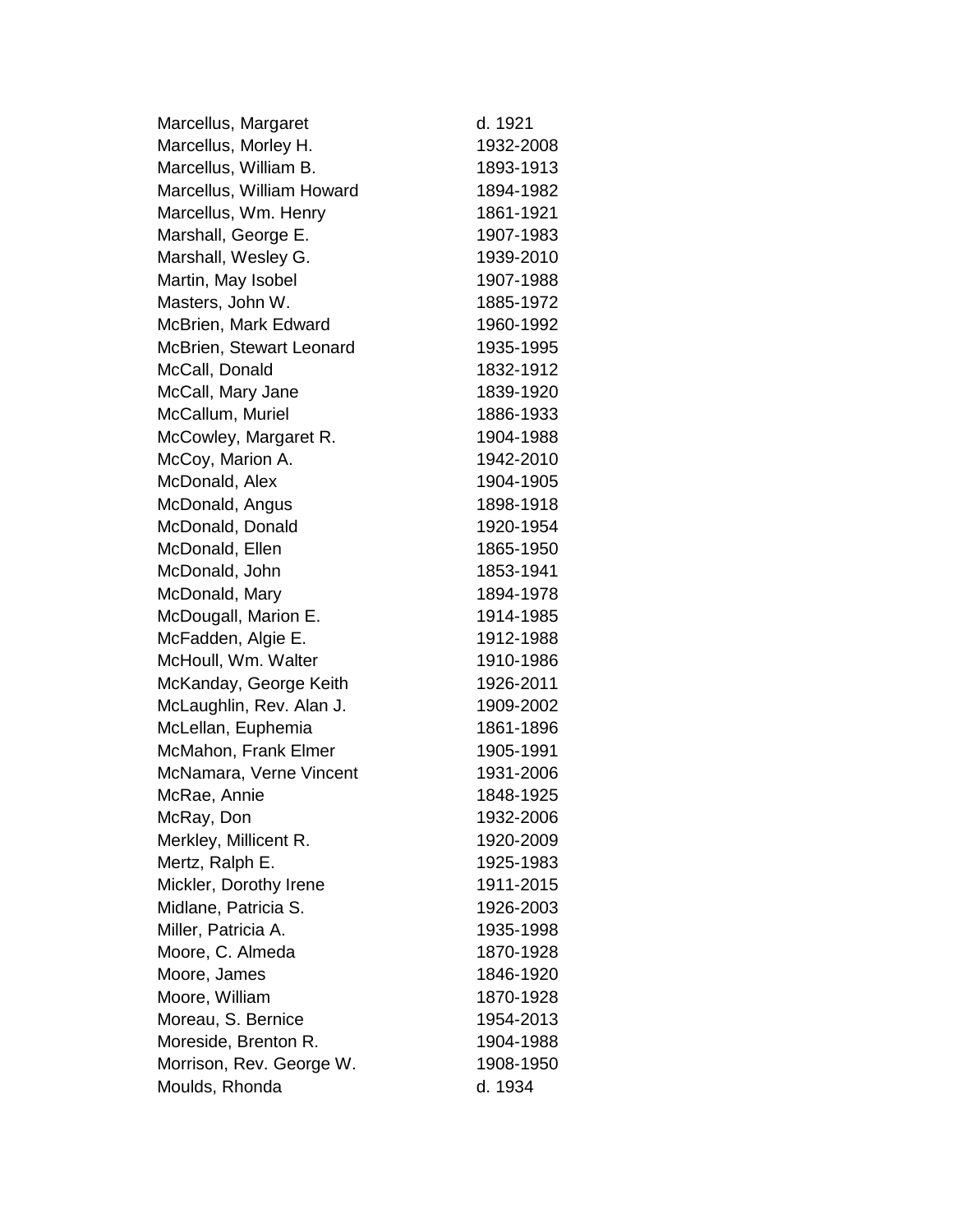| Murday, Arthur R.        | 1875-1953 |
|--------------------------|-----------|
| Murday, Joseph           | 1833-1915 |
| Murday, Kathleen G.      | 1918-1986 |
| Murday, Margaret L.      | 1910-1988 |
| Murday, Robert W.J.      | 1933-2011 |
| Murdoch, Gilbert Berwood | 1911-2001 |
| Murdoch, Gilbert H.      | 1878-1965 |
| Murdoch, Mabel I.        | 1919-2009 |
| Nayduk, Fred             | 1921-2011 |
| Neely, Jennie            | 1878-1970 |
| Nerpin, David Alan       | 1943-1956 |
| Nerpin, Emel A.          | 1914-1973 |
| Netherton, George A.     | 1868-1939 |
| Netherton, Halford S.    | 1912-1973 |
| Newman, Matthew Dennis   | 1986-2015 |
| Newson, Margaret         | d. 1900   |
| Nightingale Wm.          | 1906-1988 |
| Nightingale, Elizabeth   | 1918-2007 |
| Nightingale, George      | 1862-1911 |
| Nightingale, George E.   | 1911-1992 |
| Noack, Hans Albert       | 1926-2011 |
| Ord, John M.             | 1927-1995 |
| Ord, Margaret K.         | 1923-2016 |
| Ord, William             | 1924-2001 |
| Order, John Maxwell      | d. 1978   |
| Parnell, James           | 1827-1912 |
| Parnell, John C.         | 1868-1944 |
| Parnell, Margory A.      | 1903-1984 |
| Parnell, Mathew E.       | 1870-1945 |
| Parnell, Muriel A.       | d. 1920   |
| Parnell, Olive L.        | 1907-1923 |
| Parnell, Susanna E.      | 1878-1960 |
| Parnell, Thomas F.       | 1875-1927 |
| Parnell, Verna A.        | 1910-2000 |
| Parnell, William         | 1831-1927 |
| Parnell, William E.      | 1872-1953 |
| Pearson, Lawrence        | 1924-2004 |
| Penney, Lester G.        | 1932-2010 |
| Petty, E. Adeline        | 1902-1990 |
| Phillips, Clifford       | d. 2000   |
| Phillips, John K.        | 1912-1977 |
| Phillips, Joseph         | d. 1880   |
| Phillips, Mary           | d. 1910   |
| Phillips, Phillip        | 1829-1918 |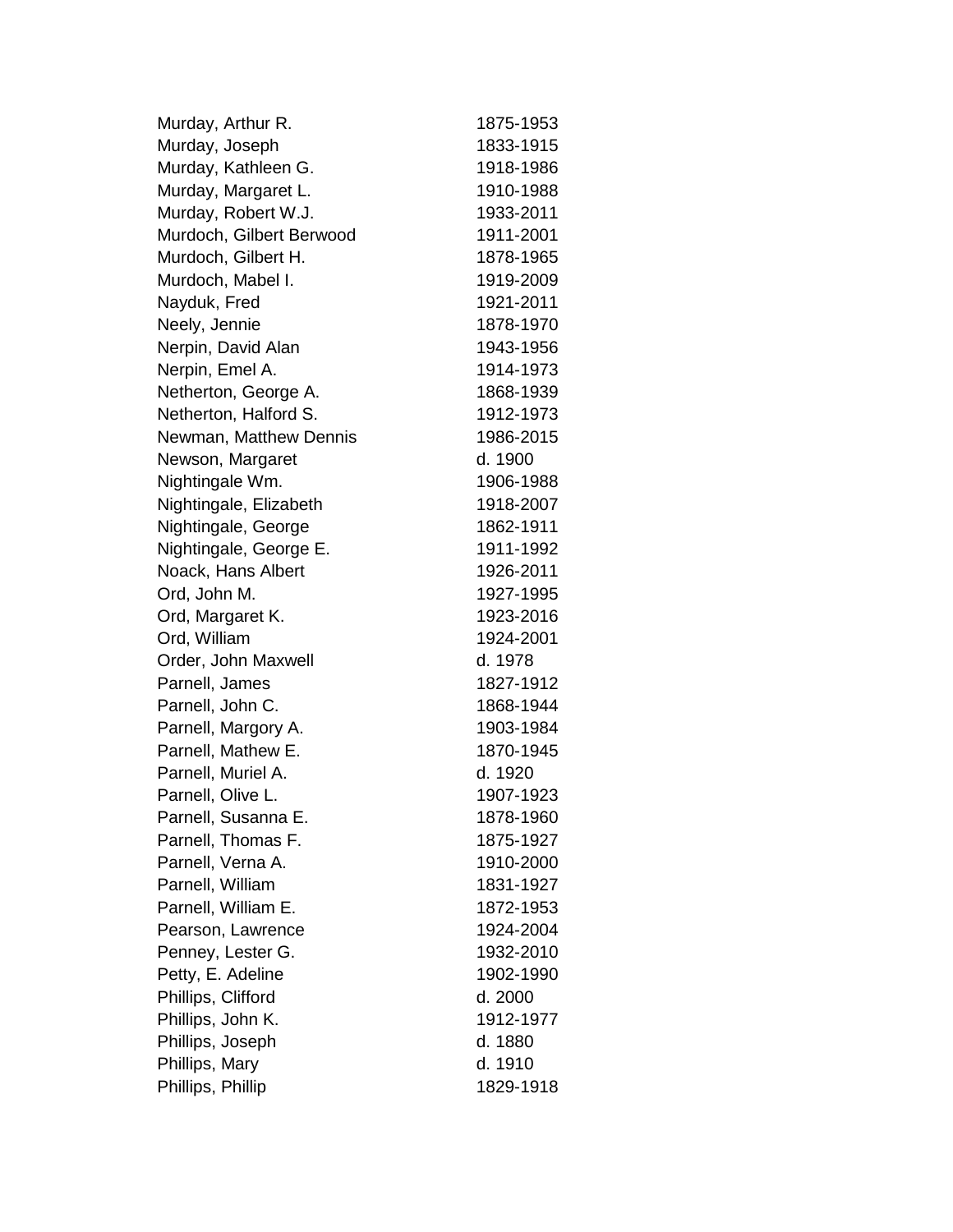| Phillips, Rebecca          | d. 1922   |
|----------------------------|-----------|
| Pickering, Ernest Frank    | 1928-1989 |
| Pilon, Eva Mary            | 1918-1961 |
| Pinkney, Carl C.           | 1905-1991 |
| Prince, Cassie Rebecca     | 1897-1916 |
| Prince, Lillian E.         | 1911-1987 |
| Prince, Marjorie H.I.      | 1909-1919 |
| Prince, Pearl              | 1903-2000 |
| Prince, William            | d. 1945   |
| Prince, William Howard     | 1899-1919 |
| Pwell, Joan Audrey         | 1920-2014 |
| Rankin, Frederick          | d. 1913   |
| Rankin, Frederick C.       | 1881-1947 |
| Rankin, Henry              | d. 1924   |
| Rankin, Herbie Lenard      | 1914-1999 |
| Rankin, James              | d. 1922   |
| Rankin, Jean               | d. 1926   |
| Rankin, John               | d. 1921   |
| Rankin, M. Ruth            | 1887-1969 |
| Rankin, William Harvey     | 1912-1985 |
| Reeds, Elecia              | 1872-1963 |
| Reid, Edith A.             | 1882-1951 |
| Reid, Edith A.             | 1882-1951 |
| Reid, Eliza J.             | 1875-1961 |
| Reid, James                | 1832-1913 |
| Reid, James H.E.           | 1880-1952 |
| Reid, James, W.            | 1868-1931 |
| Reid, Jane                 | 1868-1931 |
| Reid, M. Lillias           | 1877-1959 |
| Reynolds, Adelbert F.      | 1902-1987 |
| Reynolds, Bruce Arthur     | 1960-2013 |
| Reynolds, Edna Bernice     | 1900-1988 |
| Reynolds, Lawrence Francis | 1933-2008 |
| Richardson, Alice E.       | 1917-1994 |
| Richardson, Elizabeth      | 1864-1948 |
| Richardson, Mable G.       | 1895-1992 |
| Richardson, Mina           | 1873-1962 |
| Richardson, Private Spence | 1920-1978 |
| Richardson, Thomas N.      | 1923-2004 |
| Richardson, Thomas N.      | 1923-2004 |
| Richardson, W. Wesley      | 1888-1957 |
| Roesler, Ernie             | 1941-2004 |
| Scarrow, Agnes A.          | 1905-1966 |
| Schmetzer, Gordon G.       | 1913-1984 |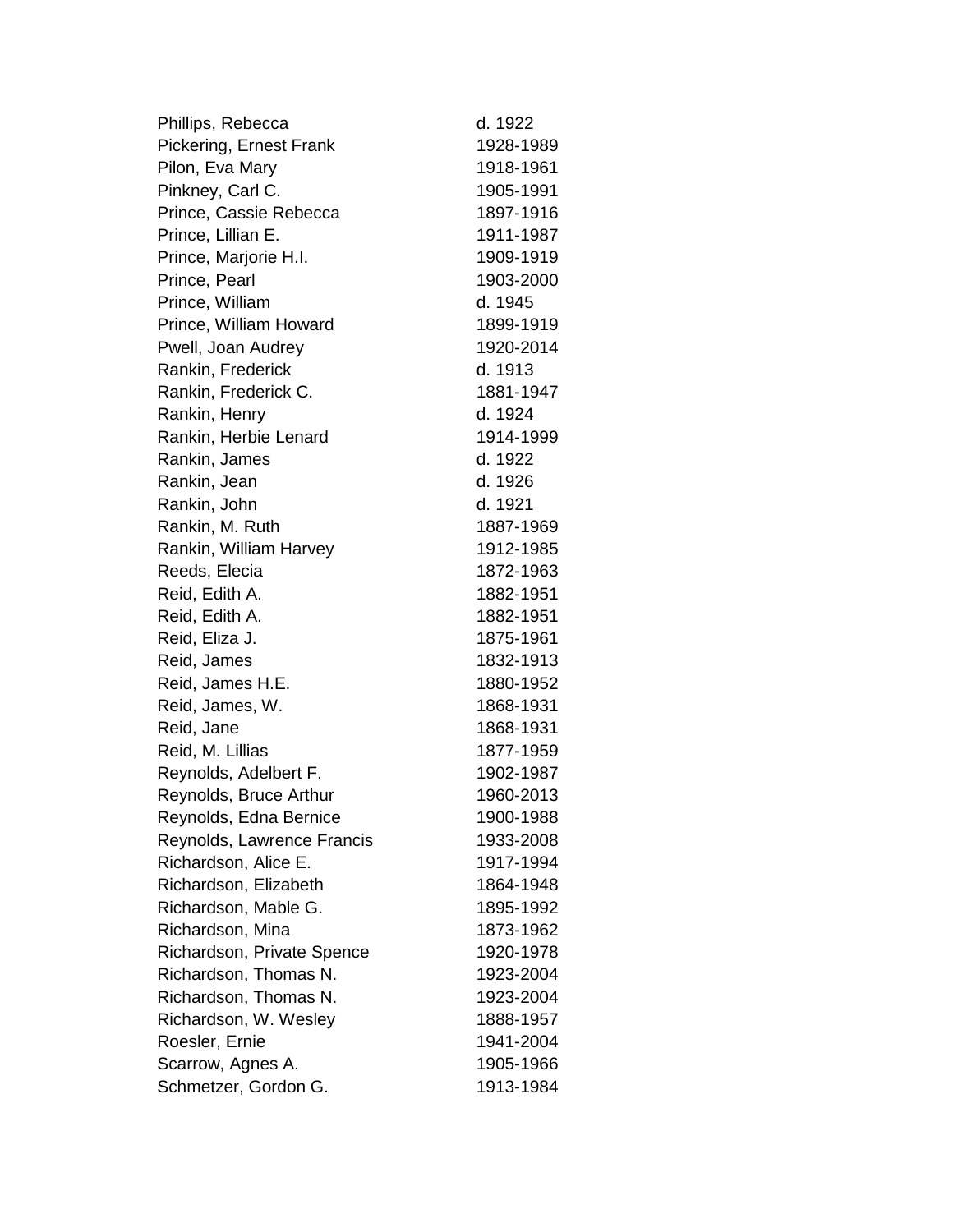| Scott, George Martin        | 1933-1995 |
|-----------------------------|-----------|
| Scott, George Victor        | 1903-1977 |
| Scott, John E.              | 1914-2001 |
| Scott, William G.           | 1870-1957 |
| Shaw, Hazel M.              | 1896-1997 |
| Sheehan, Jack               | 1921-1990 |
| Simms, Mary                 | 1857-1944 |
| Simpell, Augusta H.         | 1861-1944 |
| Simpson, Anne C.            | 1916-2001 |
| Simpson, Harriet            | 1883-1964 |
| Sims, M. Alberta            | 1883-1963 |
| Smith, George               | 1867-1944 |
| Smith, Herbert              | 1876-1880 |
| Smith, John                 | 1869-1954 |
| Smith, Joseph               | 1837-1922 |
| Smith, Mary Jane            | 1871-1930 |
| Smith, Sarah                | 1863-1948 |
| Smith, William              | 1865-1880 |
| Snider, A. Reginald         | 1905-1908 |
| Snider, Charles             | 1868-1944 |
| Snider, George A.           | Unknown   |
| Snider, Gertrude E.         | 1915-2003 |
| Snider, Kenneth George      | 1912-2000 |
| Snider, Minnie              | d. 1902   |
| Snider, Mossie M.           | 1903-1979 |
| Snider, Ronald C.           | 1938-1959 |
| Snider, Sergeant John L.    | 1903-1955 |
| Snider, Zena                | d. 1901   |
| Spring, Glenn Winston       | 1941-1953 |
| Spring, Olivia Ann          | 1898-1987 |
| Spring, Victor C.           | 1911-1989 |
| Stachan, Barbara J.         | 1935-2004 |
| Stanford, Garry Jordan      | 1961-1998 |
| Stanford, Percy             | 1902-1966 |
| Stitt, Basil W.             | 1906-1989 |
| Stott, Frederick T.         | 1871-1956 |
| Stott, George               | 1840-1923 |
| Stott, George Arthur        | 1957-2013 |
| Stott, J. Thomas            | 1946-2013 |
| Stott, Leonard              | 1880-1959 |
| Stott, Margaret A.          | 1920-1973 |
| Strauch, Mary E.            | d. 1976   |
| Sutton, Ann                 | 1883-1912 |
| Taylor, Bertie Lilly Louisa | 1883-1947 |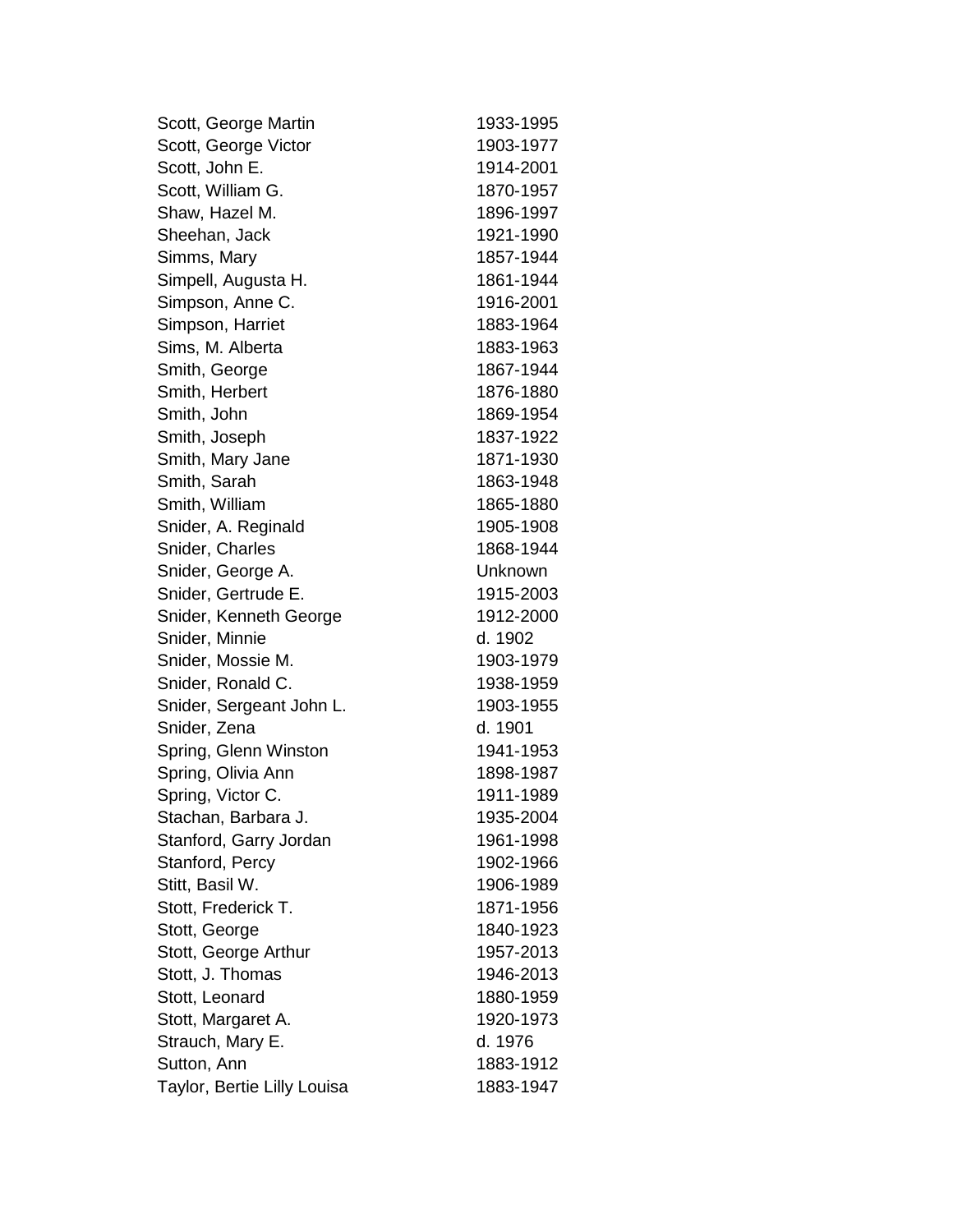| Taylor, John R.         | 196-1990  |
|-------------------------|-----------|
| Teal, Elmira Freeman    | 1911-2000 |
| Tennant, John James     | 1932-2012 |
| Terry, Delia            | 1829-1907 |
| Terry, Delia            | 1863-1936 |
| Thompson, Evelyn Doris  | 1912-1998 |
| Thompson, Mary          | d. 1910   |
| Tiessen, William F.     | 1903-1984 |
| Timpe, Frank W.         | 1922-2011 |
| Timpe, Olga W.          | 1927-2010 |
| Topper, M. Betty        | 1925-1985 |
| Trace, Mary Ann         | 1952-2001 |
| Turcott, Elmer H.       | 1919-1994 |
| Turner, Jack W.         | 1913-1985 |
| Turner, Karen P.        | 1951-1968 |
| Turner, Lorne W.        | 19251972  |
| Turner, Olga M.         | 1925-2012 |
| Van de Scheur, Maria J. | 1913-2005 |
| Vandervoot, Mildred J.  | 1937-1963 |
| Vardy, Frances E.       | 1920-1997 |
| Veals, Mina             | 1880-1986 |
| Veals, Sarah D.         | 1883-1969 |
| Vickers, Hinton Paul    | 1914-1916 |
| Vickery, Maude E.M.     | 1879-1945 |
| Wagner, Kenneth A.      | 1937-2010 |
| Walker, Clarence L.     | 1908-1994 |
| Walker, Howard Daniel   | 1990-1991 |
| Walten, Ted K.          | 1923-1996 |
| Warnock, Agnes          | 1847-1930 |
| Webb, C. Donald         | 1947-1973 |
| Webb, C.D. Graeme       | 1922-1976 |
| Webb, Caleb S.          | 1880-1946 |
| Webb, Damethile         | d. 1948   |
| Webb, David J.          | 1887-1963 |
| Webb, Doris L.          | 1929-1977 |
| Webb, Edith G.J.        | 1926-2000 |
| Webb, Edward            | 1916-1989 |
| Webb, Eileen            | d. 1925   |
| Webb, Elizabeth A.      | 1920-2012 |
| Webb, Evelyn            | d. 1925   |
| Webb, Florence          | d. 1927   |
| Webb, Hilliard G.       | 1918-1993 |
| Webb, Irene L.          | 194-2005  |
| Webb, Isabella          | 1887-1950 |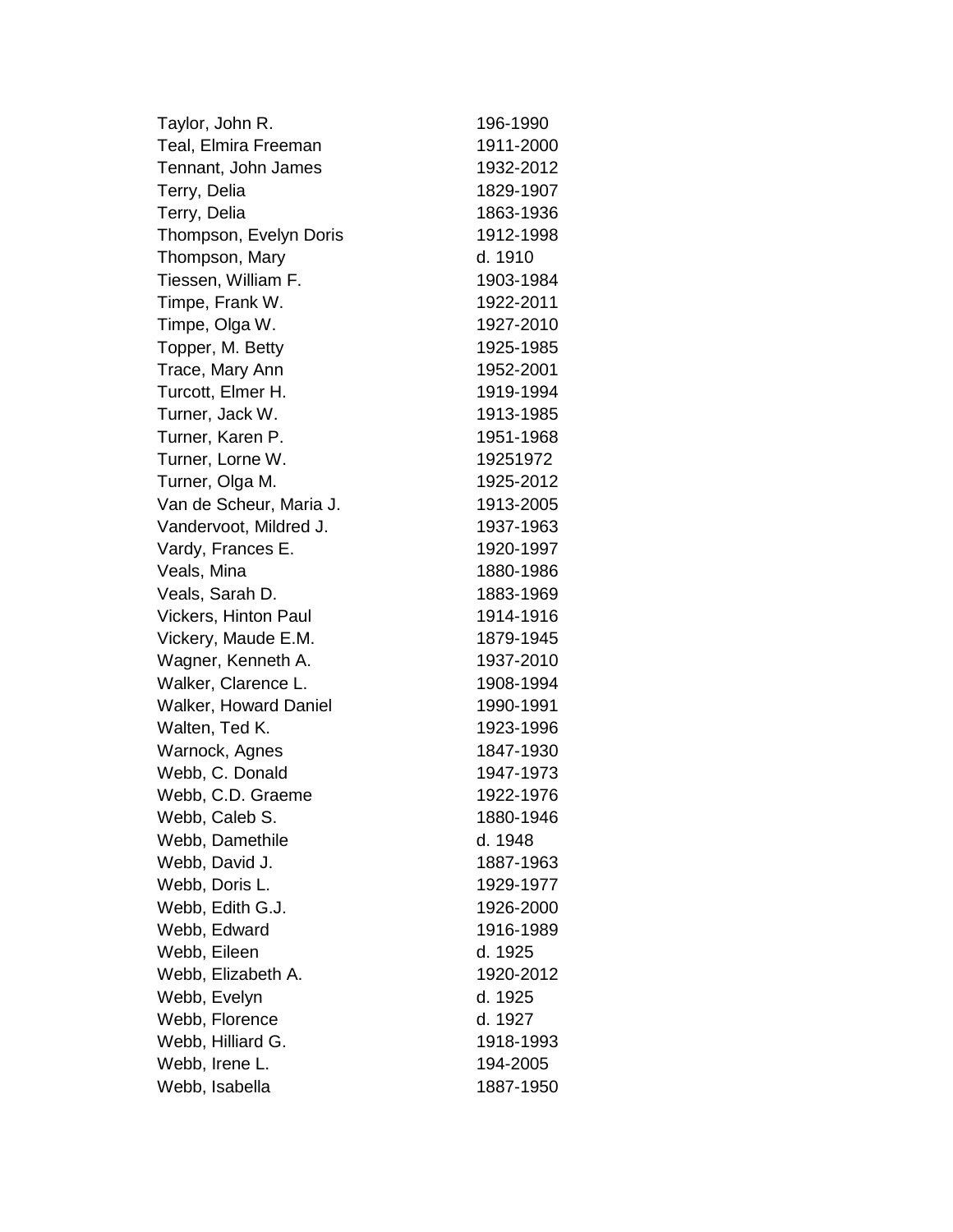| Webb, Jane              | d. 1930   |
|-------------------------|-----------|
| Webb, Joseph            | d. 1935   |
| Webb, Lloyd R.          | d. 1979   |
| Webb, Louanna           | 1898-1912 |
| Webb, Louise A.         | 1925-1976 |
| Webb, Orville           | 1926-1960 |
| Webb, Ruben E.          | 1891-1957 |
| Webb, Violet            | 1931-1961 |
| Webb, Walter            | 1900-1982 |
| Webb, William           | d. 1969   |
| Weber, John Christian   | 1925-2016 |
| Welch, Annie            | 1945-1992 |
| Wells, Catherine G.     | 1918-2015 |
| Wheeler, J. Henry F.    | 1882-1964 |
| Wheeler, Lloyd John     | 1923-2003 |
| Wheeler, Margaret E.    | 1914-2001 |
| White, Catherine A.     | 1881-1977 |
| Wildman, Victor         | 1898-1979 |
| Williams, Ida L.        | 1880-1957 |
| Wilson, Andrew          | 1834-1919 |
| Wilson, Christina       | 1842-1920 |
| Wilson, James           | 1878-1961 |
| Winter, Elsie M.        | 1910-1994 |
| Withall, Grace P.       | 1932-2007 |
| Withall, William J.     | 1925-2007 |
| Wolfbeiss, Karl Raimund | 1925-2015 |
| Woods, Hannah           | 1834-1910 |
| Woods, Joseph           | 1834-1894 |
| Woods, Muriel Viola     | 1908-1997 |
| Wright, Doris           | 1900-1991 |
| Wright, Irene Ellen     | 1921-2016 |
| Young, Lorraine L.      | 1922-2009 |
| Young, Ronald           | 1929-2001 |
| Young, Ruby S,          | 1898-1989 |
| Yuill, F.M. Robert      | 1924-2006 |